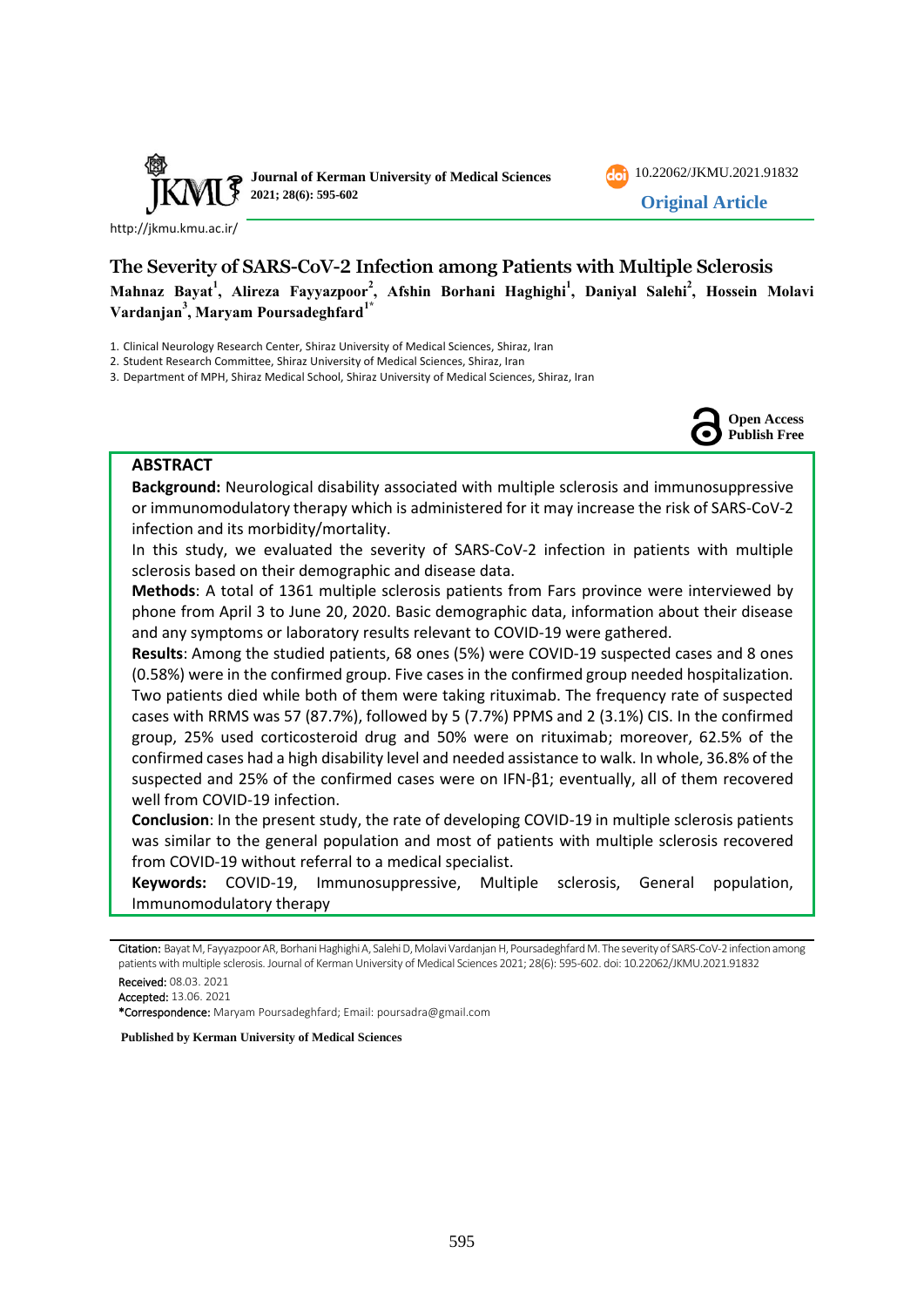# **Introduction**

The management of patients who need to<br>
receive immunosuppressive or<br>
immunomodulatory drugs should be receive immunosuppressive or immunomodulatory drugs should be rapidly changed during the current coronavirus disease 2019 (COVID-19) pandemic. Multiple sclerosis (MS) is a chronic autoimmune inflammatory disorder in which the immune system attacks the myelin and causes progressive disabilities by disruption of neuronal signal propagation (1). Approximately, up to 70% of people with MS receive diseasemodifying therapies (DMTs) that influence the immune response. There is also evidence that DMTs second line therapies significantly increase the incidence rate of infection in MS patients compared to the general population (2- 4). It seems that immunosuppression therapy combined with neurological disability in MS increases the risk of severe COVID-19 disease and the associated death (5). Treatment with type 1 interferons in MS patients has shown a lower risk of pneumonia (3) and a few published studies have supported the role of type 1 interferons in the potential therapy of COVID-19 infection (6-9). Hence, evaluating not only the risk of Covid-19 but also the severity of the infection in MS patients is an important issue in global healthcare system. Therefore, the demand for data to describe the frequency, morbidity, mortality and, in a word, the evolution of COVID-19 infection in MS patients grows rapidly around the world (10). Some studies have investigated the severity and outcomes of COVID- 19 infection in MS patients (11-14). However, few epidemiological studies with high number of population are now available; accordingly, larger and better-characterized data in population-based studies with sufficient sample size are needed for better interpretation of the results. In the present study, we designed a cross-sectional study on a large group of MS patients to pick up the cases with confirmed or suspected COVID-19 infection and evaluate the effects of that on this particular population compared with normal people. The aim of this cross-sectional study was to determine the severity of COVID- 19 infection in MS patients of southern Iran. Due to the fact that Iran is a country with high prevalence of MS which is rising over time (15) and is high in the number of infection rate or deaths due to COVID- 19 (16, 17), it is hoped that the obtained results from this population-based study will contribute to a

deeper understanding of the severity of COVID-19 in MS patients.

# **Material and Method**

This cross-sectional study was approved by Iran National Committee for Ethics in Biomedical Research with the registration number IR.SUMS.REC.1399.26. A total of 1700 patients were contacted by phone from April 3 to June 20, 2020 and 1361 patients agreed to participate in our study. All patients were from Fars province, one of the most affected areas of Iran by covid-19 pandemic. Patients or caregivers answered the questions of the checklist used in this study.

The data included age, sex, city, job, type of MS, the type of current DMT (or no DMT), duration of taking the current DMT, information about comorbidities, history of medications other than DMT, disability level based on a selfdefined scoring scale (score  $=1-6$ ), history of close contact with a confirmed COVID-19 case or with someone who had respiratory symptoms during the past 14 days. Additional information was also taken into account including (a) confirmed infection by positive real-time reverse transcription polymerase chain reaction (rRT-PCR) checked by oropharyngeal swab or a positive chest computed tomographic (CT) scan; (b) suspected infection by showing one of the clinical signs of covid-19 infection after the February 20, 2020, such as cough, fever, shortness of breath, loss of taste or smell or one of these signs plus another symptom such as sore throat, dyspnea, body pain, headache, muscle pain, or diarrhea; and (c) severity of disease by duration of symptoms, referral or non-referral to a medical specialist, hospitalization in ward or intensive care unit ICU), and patient death.

We considered MS patients in three case groups: 1- Suspected COVID-19 case [any patient meeting the clinical symptoms without diagnostic imaging or laboratory criteria (rRT-PCR)]; 2- Confirmed COVID-19 case (any patient meeting the clinical symptoms plus confirmed rRT-PCR- or a positive (CT) scan); and 3- Healthy case (any patient without any clinical symptoms of COVID-19 infection). We estimated the occupational risk factors of MS patients for COVID-19 infection based on the frontline published on April 15, 2020 by Marcus Lu (18). The patient's job was categorized into three groups of low, intermediate, and high risk jobs.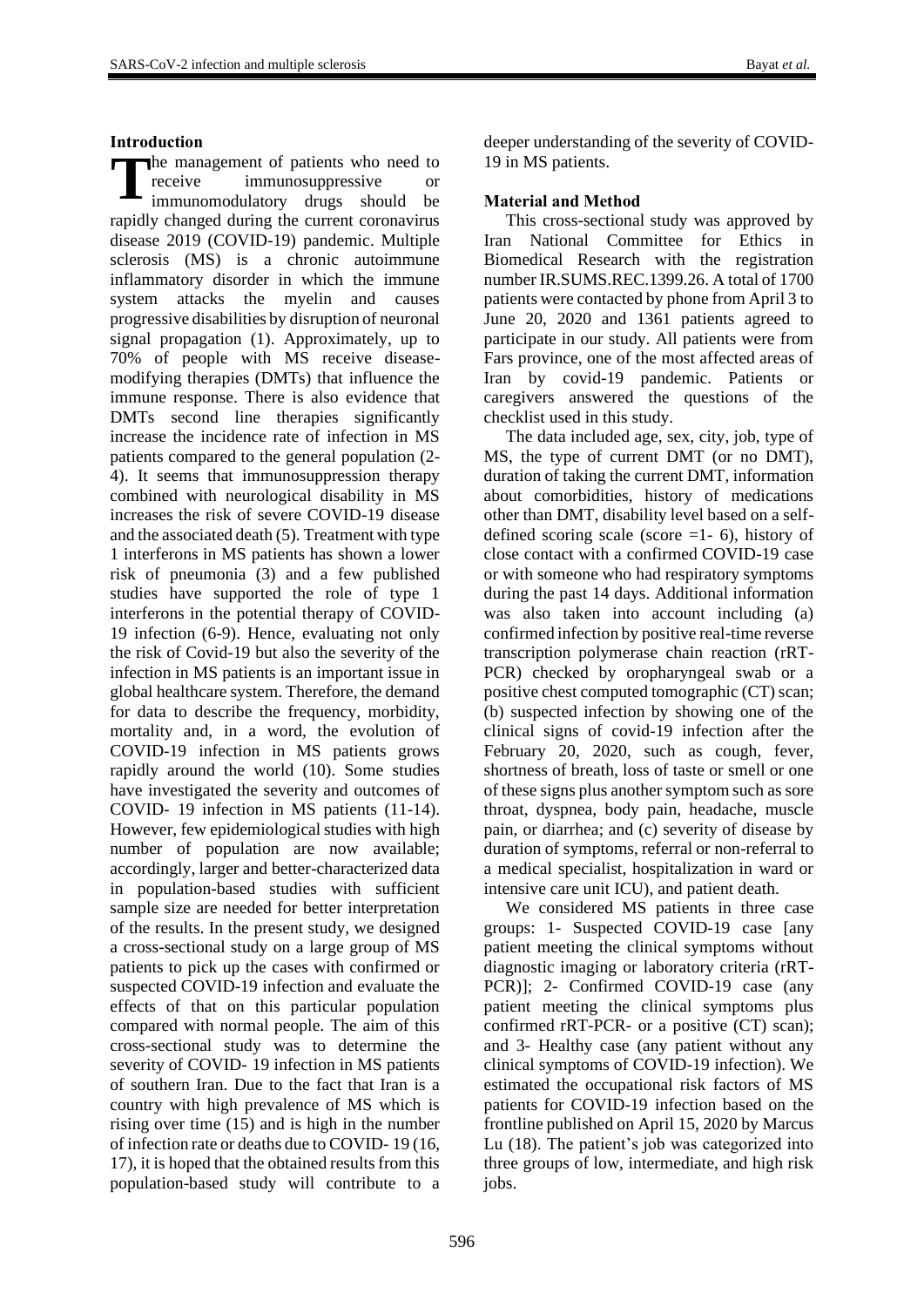Because we had to determine the degree of disability of the patients by phone, it was not possible to use the Extended Disability Status Scale (EDSS). We categorized the MS patients according to self-defined scoring into the following groups:  $1 =$  Able to walk more than 500 meters without aid, 2= Able to walk less than 500 meters,  $3=$  Restricted to stick,  $4=$ Restricted to walker, 5= Restricted to wheelchair, and  $6=$  Restricted to bed. MS patients with a score of three or higher, which require assistance to walk, were considered in another group.

Statistical package for social sciences (SPSS Inc., Chicago, IL, USA), version 22, was used for data analysis and  $P < 0.05$  was considered as statistical significance. One-way ANOVA and Chi-square were used for detection of significant differences in the clinical characteristics, demographic features, and the frequency of COVID-19 symptoms among the healthy, suspected and confirmed cases.

# **Results**

A total of 1361 MS patients participated in this research (Table 1) of whom, 77% were female with a mean age and SD of  $38.48 \pm 9.40$  year. From all, 1171 (86.6%) patients were from Shiraz and 190 (14 %) were from other provincial cities. Most patients (95.1%) had a job with low risk for COVID-19 and 1.6% had a high-risk job, based on what was described in the method section. In whole, 85.5% of MS patients had RRMS and 87.6% of all the respondents received one of the DMTs. The frequency of the prescribed DMTs was as follows: rituximab 27.7%, IFN-β 26.9%, fingolimod 12.3%, dimethyl fumarate (DMF) 9.0%, GA 7.2%, teriflunomide 1.8%, natalizumab 1.2%, and 74.5% of patients had been treated for more than three months. The most frequency of comorbidity in MS patients was hypothyroid disease (6.31%) followed by hypertension (4%) and cardiovascular diseases (3%), respectively. The frequency of the prescribed drugs other than DMT was as follows: levothyroxine 4.84%, corticosteroid 3.7% and antihypertensive 3.8%. In terms of disability, 89.8% of all respondents had a disability scale less than 3 that required no assistance to walk.

The following flowchart shows the severity of COVID-19 infection in MS patients with clinical presentation of mild, moderate, and sever forms of coronavirus disease.



**Figure 1.** Flowchart of the clinical presentation of mild, moderate, and sever forms of coronavirus disease in the study population

As it is seen in Fig.1, out of 1361 patients, 68 (5%) were suspected cases; these patients were qualified by at least two reported defining symptoms of COVID-19 infection, and 8 ones (0.58%) of all MS patients with positive RT-PCR or chest CT were in the confirmed group. Forty out of 68 patients improved by staying home without medical attention and 28 patients referred to the physician due to their pulmonary symptoms, 21 were recommended to stay home and monitor the severity of the symptoms, and 7 patients showed severe clinical symptoms that required hospital admission with negative test and were discharged after 3 days of hospitalization. Three cases had positive PCR test without hospitalization; however, 5 cases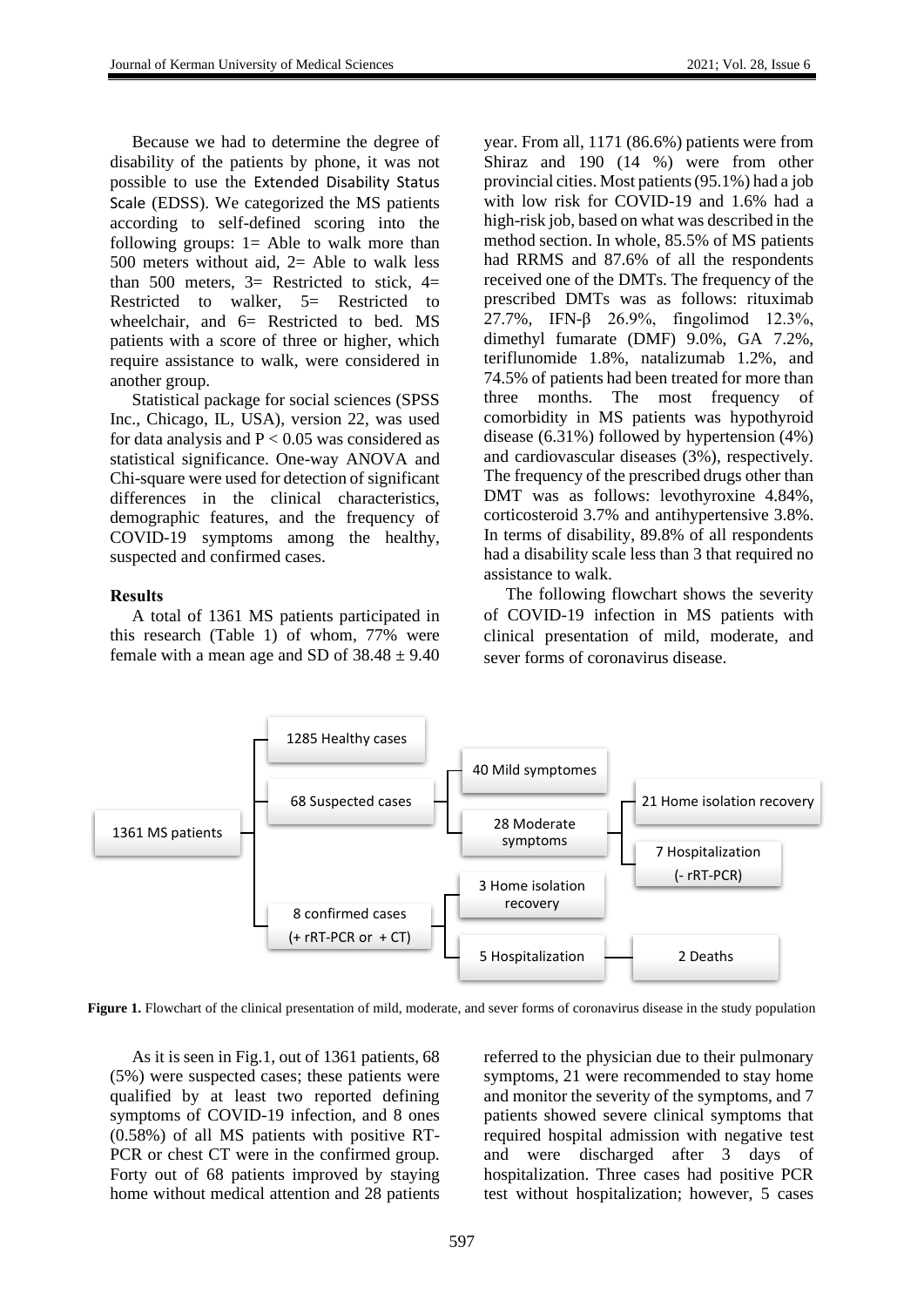had positive RT-PCR or CT results and needed hospitalization due to the severity of pulmonary symptoms and shortness of breath, and 3 of them did not require ICU care or intubation and were eventually discharged from the hospital. In addition, 2 of the confirmed cases died, while both of them were female and had PPMS with relatively high disability score; one was bedrestricted and the other one had history of diabetes and hypertension. She was able to walk without assistance no more than 500 meters. In both patients, the administered DMT was rituximab.

The demographic, clinical, and disease<br>characteristics of COVID-19-suspected, of COVID-19-suspected, confirmed, and healthy cases are summarized in Table 1. We observed a significant difference (p < 0.001) in the frequency rate of MS types between the groups. The frequency rate of the suspected cases was 57 RRMS (87.7%), followed by 5 PPMS  $(7.7%)$  and 2 CIS  $(3.1%)$ respectively. In the confirmed group, 3 (37.5%) had relapsing remitting multiple sclerosis (RRMS) and 4 (50%) had primary progressive multiple sclerosis (PPMS).

**Table 1.** Demographic, clinical characteristics and COVID-19 symptoms of all MS patients, suspected, confirmed, and healthy cases

|                         |                                                                                                                                               | <b>All MS</b><br>patients<br>1361                                                                                   | <b>COVID-</b><br>suspected cases<br>$N=68$                                                          | <b>COVID-</b><br>confirmed<br>cases<br>$N=8$                                                                                                                | <b>Healthy</b><br>cases<br>$N = 1285$                                                                           | P                                                                                |
|-------------------------|-----------------------------------------------------------------------------------------------------------------------------------------------|---------------------------------------------------------------------------------------------------------------------|-----------------------------------------------------------------------------------------------------|-------------------------------------------------------------------------------------------------------------------------------------------------------------|-----------------------------------------------------------------------------------------------------------------|----------------------------------------------------------------------------------|
| Demographic             | Age                                                                                                                                           | 38.48±9.40                                                                                                          | 37.43±7.90                                                                                          | $43.62 \pm 7.90$                                                                                                                                            | 38.49±9.44                                                                                                      | 0.20                                                                             |
|                         | Sex (Female)                                                                                                                                  | 1048 (77.0%)                                                                                                        | 48 (70.6%)                                                                                          | 5(62.5%)                                                                                                                                                    | 995 (77.4%)                                                                                                     | 0.26                                                                             |
| City                    | Shiraz<br><b>Another City</b>                                                                                                                 | 1171(86.0%)                                                                                                         | 55 (80.9%)                                                                                          | 5(62.5%)                                                                                                                                                    | 1111 (86.5%)                                                                                                    |                                                                                  |
|                         |                                                                                                                                               | 190 (14.0%)                                                                                                         | 13 (19.1%)                                                                                          | 3 (37.5%)                                                                                                                                                   | 174 (13.5%)                                                                                                     | 0.068                                                                            |
| Job                     | Low Risk<br><b>Intermediate Risk</b>                                                                                                          | 1177 (95.1%)<br>41 (3.3%)                                                                                           | 60 (96.8%)<br>$2(3.2\%)$                                                                            | $4(50.0\%)$<br>$\Omega$                                                                                                                                     | 1113 (95.0%)<br>39 (3.3%)                                                                                       | 0.86                                                                             |
|                         | High Risk                                                                                                                                     | 20(1.6%)                                                                                                            | $\overline{0}$                                                                                      | $\theta$                                                                                                                                                    | 20 (1.7%)                                                                                                       |                                                                                  |
| MS type                 | <b>RRMS</b><br><b>SPMS</b><br><b>PPMS</b><br>Cis<br>Unknown or not Reported                                                                   | 1157 (85.5%)<br>80 (5.9%)<br>84 (6.2%)<br>9(0.7%)<br>24 (1.8%)                                                      | 57 (87.7%)<br>$1(1.5\%)$<br>5(7.7%)<br>$2(3.1\%)$<br>$3(4.4\%)$                                     | 3 (37.5%)<br>$\boldsymbol{0}$<br>$4(50.0\%)$<br>$^{(1)}$<br>1(12.5%)                                                                                        | 1097 (85.6%)<br>79 (6.2%)<br>75 (5.9%)<br>$7(0.5\%)$<br>23 (1.8%)                                               | $< 0.001*$                                                                       |
| DMT, $n$ $(\%)$         | Interferon Beta-1<br><b>Glatiramer</b> Acetate<br>Dimethyl Fumarate<br>Teriflunomide<br>Rituximab<br>Natalizumab<br>Fingolimod                | 366 (26.9%)<br>98 (7.2%)<br>122 (9.0%)<br>25 (1.8%)<br>377 (27.7%)<br>$17(1.2\%)$<br>168 (12.3%)                    | 25 (36.8%)<br>$5(7.4\%)$<br>8 (11.8%)<br>1(1.5%)<br>8 (11.8%)<br>$\boldsymbol{0}$<br>11 (16.2%)     | $2(25.0\%)$<br>$\theta$<br>$\theta$<br>$\Omega$<br>$4(50.0\%)$<br>$\Omega$<br>$\theta$                                                                      | 339 (26.4%)<br>93 (7.2%)<br>114 (8.9%)<br>24 (1.9%)<br>365 (28.4%)<br>$17(1.3\%)$<br>157 (12.2%)                | 0.16<br>0.73<br>0.48<br>0.90<br>$0.004*$<br>0.60<br>0.35                         |
| Drug<br><b>Duration</b> | No DMT<br>Longer Than 3 months<br>Shorter Than 3 months<br>Not on DMT or Not<br>Answered                                                      | 166 (12.4%)<br>1014 (74.5%)<br>57 (4.2%)<br>290 (21.3%)                                                             | 10 (14.7%)<br>48 (70.6%)<br>$3(4.4\%)$<br>$17(25.0\%)$                                              | 2(25%)<br>$4(50.0\%)$<br>$\Omega$<br>$4(50.0\%)$                                                                                                            | 158 (12.5%)<br>962 (74.9%)<br>54 (4.2%)<br>269 (20.9%)                                                          | 0.33                                                                             |
| <b>Comorbidities</b>    | Hypertension<br><b>Diabetes</b><br>Hypothyroidism<br>Hyperthyroidism<br>Pulmonary disease<br>Cardiovascular<br>Malignancy<br>Antihypertensive | 54 (4.0%)<br>23 (1.7%)<br>86 (6.31%)<br>$4(0.3\%)$<br>$16(1.2\%)$<br>41 (3.0%)<br>$4(0.3\%)$<br>52 (3.8%)           | $4(5.9\%)$<br>$1(1.5\%)$<br>$6(9.4\%)$<br>$2(2.9\%)$<br>$3(4.4\%)$<br>$6(8.8\%)$<br>0<br>$4(5.9\%)$ | 1(12.5%)<br>1(12.5%)<br>$\boldsymbol{0}$<br>$\overline{0}$<br>$\overline{0}$<br>1(12.5%)<br>$\overline{0}$<br>$\Omega$                                      | 50 (3.9%)<br>22 (1.7%)<br>80 (6.4%)<br>$2(0.2\%)$<br>13 (1.0%)<br>34 (2.6%)<br>$4(0.3\%)$<br>48 (3.7%)          | 0.34<br>0.068<br>$0.017*$<br>$<,0.001*$<br>$0.038*$<br>$0.004*$<br>0.88<br>0.56  |
| <b>Other Drugs</b>      | Corticosteroids<br>Cardiovascular<br>Immunosuppressant<br>Antihyperglycemic<br>Propranolol<br>Bisoprolol<br>Atorvastatin<br>Metoprolol<br>ASA | 50 (3.7%)<br>47 (3.5%)<br>17(1.3%)<br>20 (1.5%)<br>19 (1.4%)<br>1(0.07%)<br>13 (0.95%)<br>$3(0.22\%)$<br>11 (0.80%) | $2(2.9\%)$<br>6(8.8%)<br>$\theta$<br>1(1.5%)<br>5(7.35%)<br>0<br>$\overline{0}$<br>0<br>$\theta$    | $2(25.0\%)$<br>$\overline{0}$<br>$\overline{0}$<br>$\boldsymbol{0}$<br>$\boldsymbol{0}$<br>$\boldsymbol{0}$<br>$\overline{0}$<br>$\overline{0}$<br>$\theta$ | 46 (3.6%)<br>41 (3.2%)<br>17(1.3%)<br>19 (1.5%)<br>14 (1.1%)<br>1(0.07%)<br>13 (1.01%)<br>3(0.25%)<br>11 (0.9%) | $0.005*$<br>$0.040*$<br>0.60<br>0.94<br>$0.001*$<br>0.97<br>0.67<br>0.91<br>0.72 |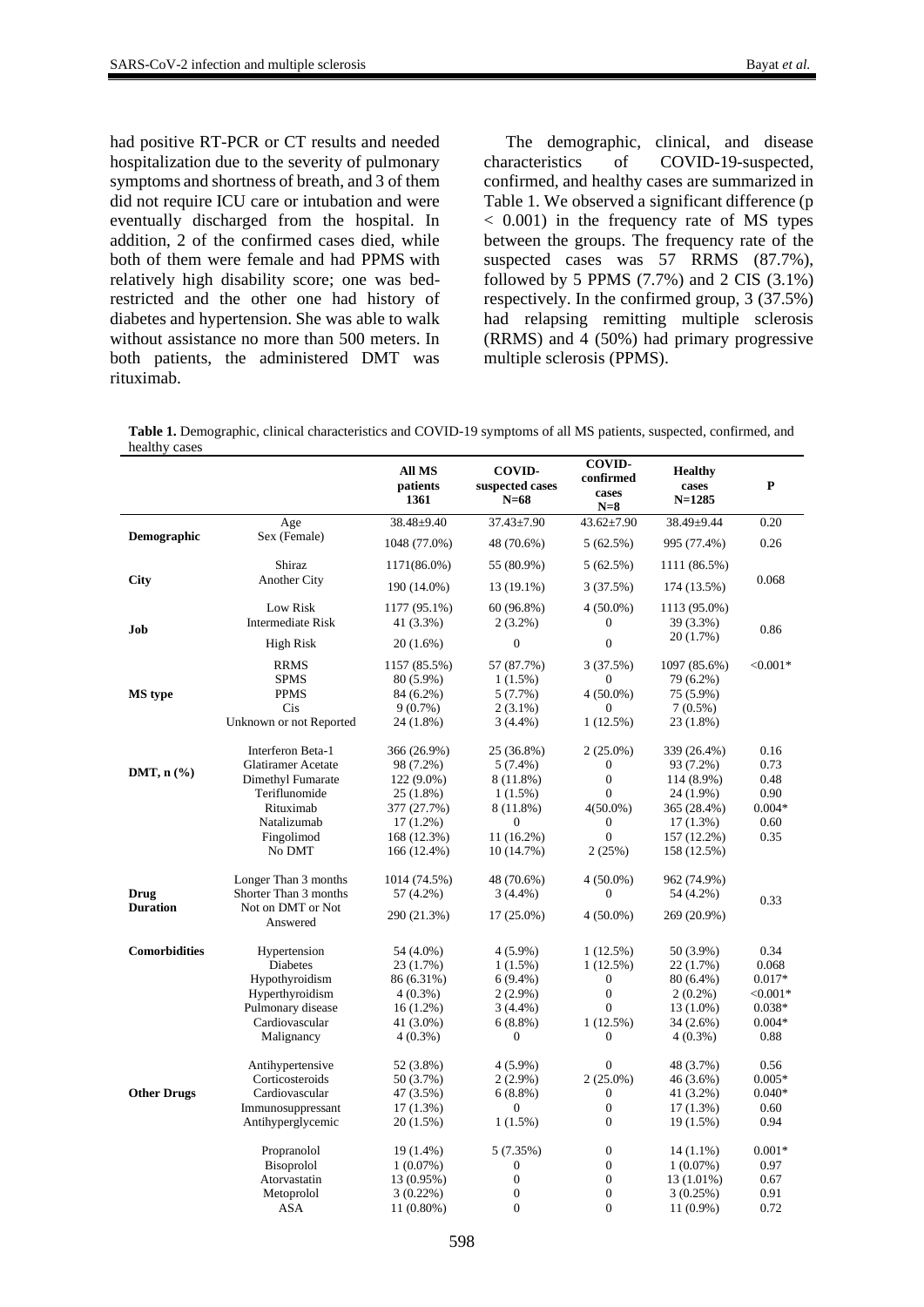|                   | Nitrocontin                | $1(0.07\%)$  | $\overline{0}$ | $\theta$         | 1(0.07%)         | 0.97       |
|-------------------|----------------------------|--------------|----------------|------------------|------------------|------------|
|                   | Clopidogrel                | $1(0.07\%)$  | $\overline{0}$ | $\overline{0}$   | $1(0.07\%)$      | 0.97       |
|                   | Carvedilol                 | $1(0.07\%)$  | $\Omega$       | 0                | $1(0.07\%)$      | 0.97       |
|                   | Warfarin                   | $2(0.14\%)$  | $1(1.5\%)$     | $\overline{0}$   | 1(0.07%)         | $0.014*$   |
|                   | Gemfibrozil                | $2(0.14\%)$  | 0              | $\boldsymbol{0}$ | 2(0.15%)         | 0.94       |
|                   | Rosuvastatin               | $1(0.07\%)$  | $\Omega$       | $\overline{0}$   | 1(0.07%)         | 0.97       |
|                   | levothyroxine              | 66 (4.84%)   | 2(2.95%)       | $\boldsymbol{0}$ | 64 (5%)          | 0.60       |
|                   | Methimazole                | $2(0.14\%)$  | $\theta$       | $\Omega$         | 2(0.15%)         | 0.94       |
|                   | Prednisolone               | 47 (3.50%)   | 2(2.95%)       | 1(25%)           | $12(1.1\%)$      | $0.003*$   |
|                   | Hydrocortisone             | $1(0.07\%)$  | 0              | $\theta$         | 1(0.07%)         | 0.97       |
|                   | Dexamethasone              | $1(0.07\%)$  | $\overline{0}$ | $\theta$         | 1(0.07%)         | 0.97       |
|                   | Betamethasone              | $2(0.14\%)$  | $\theta$       | $\mathbf{0}$     | $12(1.1\%)$      | 0.94       |
| <b>Disability</b> | $6 =$ Bed -restricted      | $15(1.1\%)$  | $1(1.6\%)$     | $2(25.0\%)$      | 12 (0.9%)        | $< 0.001*$ |
|                   | $5 =$ Wheelchair-          | $30(2.2\%)$  | $\theta$       | 3(37.5%)         | $27(2.1\%)$      |            |
|                   | 4= Walker-                 | 37 (2.7%)    | $1(1.6\%)$     | 0                | 36(2.8%)         |            |
|                   | $3 = \text{Stick}$         | 59 (4.4%)    | $2(3.2\%)$     | $\theta$         | 57 (4.5%)        |            |
|                   | $2=$ Walk less than 500 m  | 253 (18.8%)  | 11(17.5%)      | $\Omega$         | 242 (19.0%)      |            |
|                   | $l =$ Walk more than 500 m | 952 (70.6%)  | 48 (76.2%)     | 3(37.5%)         | 901 (70.6%)      |            |
|                   | 3 or more                  | 84 (6.2%)    | $4(6.4\%)$     | 5(62.5%)         | 77 (6.0%)        |            |
|                   | Less than 3                | 1264 (93.8%) | 59 (93.6%)     | 3(37.5%)         | 1200 (94.0%)     |            |
|                   | Fever                      | 28 (2.1%)    | 24 (35.3%)     | $4(50.0\%)$      | $\boldsymbol{0}$ | $< 0.001*$ |
|                   | Chills                     | $17(1.2\%)$  | $15(22.1\%)$   | $2(25.0\%)$      | $\mathbf{0}$     | < 0.001    |
|                   | Dry Cough                  | $30(2.2\%)$  | 27 (39.7%)     | $2(25.0\%)$      | $1(0.1\%)$       | < 0.001    |
|                   | Sore Throat                | $30(2.2\%)$  | 28 (43.8%)     | $2(25.0\%)$      | $\mathbf{0}$     | < 0.001    |
|                   | Dyspnea                    | 21 (1.5%)    | $15(22.1\%)$   | 5(62.5%)         | $1(0.1\%)$       | < 0.001    |
|                   | <b>Body Pain</b>           | 21 (1.5%)    | 19 (27.9%)     | $2(25.0\%)$      | $\mathbf{0}$     | < 0.001    |
| COVID-19          | Headache                   | $10(0.7\%)$  | $10(15.6\%)$   | 0                | $\Omega$         | < 0.001    |
| <b>Symptoms</b>   | Muscle Pain                | $9(0.7\%)$   | $6(8.8\%)$     | $2(25.0\%)$      | $1(0.1\%)$       | < 0.001    |
|                   | Diarrhea                   | $2(0.1\%)$   | $2(2.9\%)$     | 0                | 0                | < 0.001    |
|                   | Loss of Taste              | $1(0.1\%)$   | $1(1.6\%)$     | $\boldsymbol{0}$ | $\mathbf{0}$     | < 0.001    |
|                   | Loss of Smell              | $1(0.1\%)$   | $1(1.6\%)$     | $\Omega$         | $\mathbf{0}$     | < 0.001    |
|                   | Decreased LOC              | $4(0.3\%)$   | $3(4.4\%)$     | 1(12.5%)         | $\mathbf{0}$     | < 0.001    |
|                   | History of contacts        | $4(0.3\%)$   | $3(4.4\%)$     | $1(12.5\%)$      | $\mathbf{0}$     | $< 0.001*$ |

**Table 1.** Demographic, clinical characteristics and COVID-19 symptoms of all MS patients, suspected, confirmed, and healthy cases

MS: multiple sclerosis, RRMS: Relapsing-remitting multiple sclerosis, SPMS: Secondary-progressive

multiple sclerosis, PPMS: primary progressive multiple sclerosis, CIS: clinically isolated syndrome,

DMT: disease-modifying treatment, LOC: loss of consciousness. Chi-square and ANOVA tests.

Additionally, we found significant differences in the frequency rate of MS patients' comorbid condition such as hypo- and hyperthyroidism, cardiovascular, and pulmonary diseases among the 3 groups. Moreover, we found that in the confirmed group, MS patients with a history of high blood pressure, diabetes, and CVD had the same frequency rate (12.5%).

Another significant difference was detected in the frequency rate of MS patients who used corticosteroid and CVD drugs in the 3 groups  $(p= 0.005$  and  $p = 0.04$ , respectively). In whole, 25% of the patients in the confirmed group had used corticosteroid drug.

Moreover, 62.5% of the confirmed cases had disability score of 3 or more that required assistance to walk. Moreover, bed-ridden or wheelchair-bound cases increased significantly in the confirmed group (25% and 37.5%, respectively).

There were no significant differences between healthy, suspected, and confirmed cases in demographic information, DMT types, and duration of treatment. In regard to sex, 62.5% of the patients in the confirmed group and 70.6% in the suspected group were female. The mean age of MS patients in the confirmed group was higher than that in the healthy and suspected groups, but it was not statistically significant (p=0.2). In addition, our results showed that most of the patients (36.8%) in the suspected group were on IFN β-1a, while patients treated with teriflunomide had the lowest chance of being in the COVID-19 suspected group (1.5%) and 50% of the confirmed cases were treated with rituximab.

Additional results showed that 50% of the confirmed cases and 35.3% of the suspected cases had fever ( $p < 0.001$ ), and most patients in the suspected group reported sore throat (43.8%) or dry cough (39.7%). History of contact with a case with fever or cough or shortness of breath showed a significant difference in the 3 groups  $(p < 0.001)$ .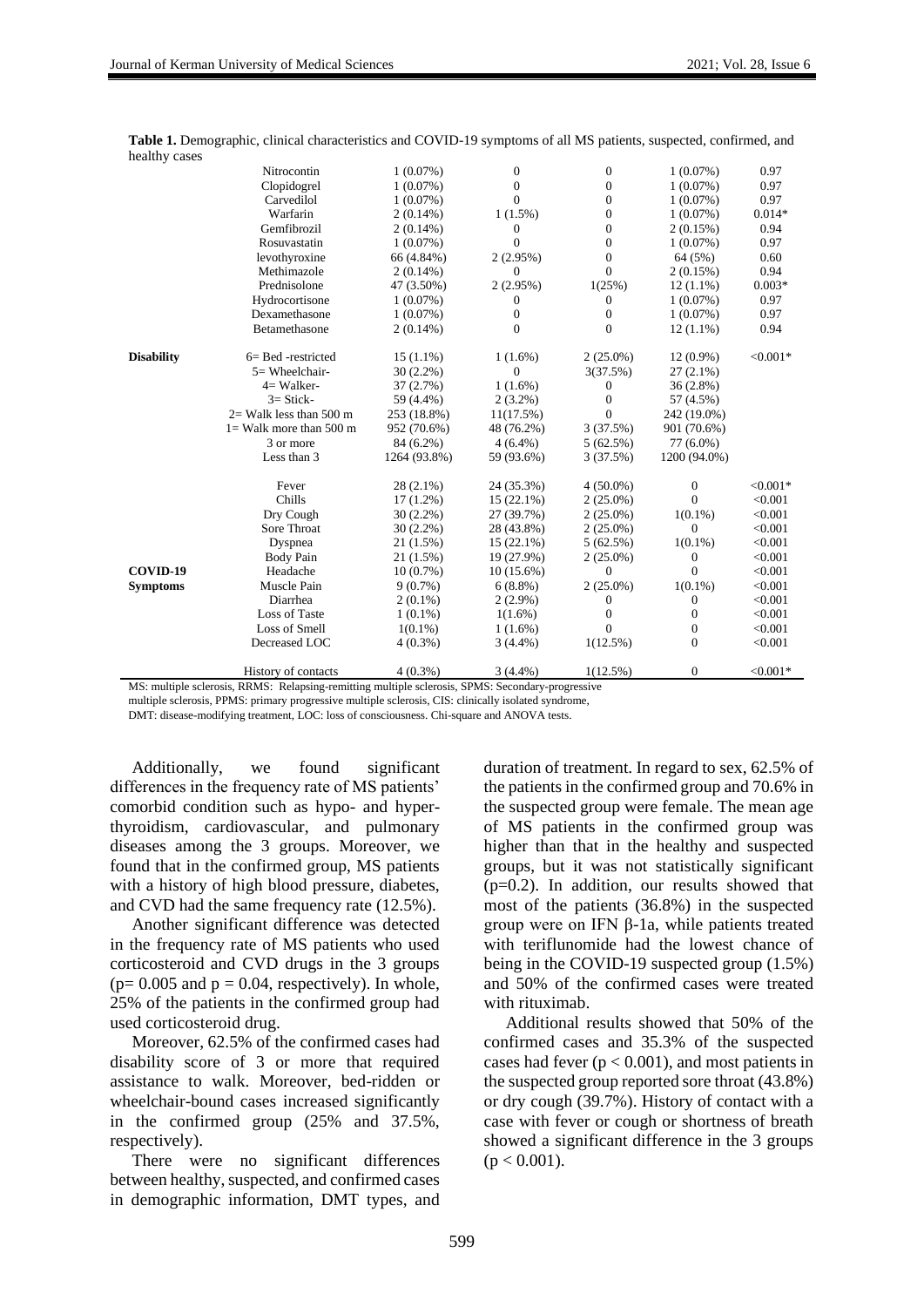## **Discussion**

In this study, we evaluated the severity of COVID-19 among MS patients in Fars province. According to the prior reports, the incidence rate of respiratory infections in MS patients may be higher than that in the normal population. In addition, second line therapies showed a higher rate of infection compared to the injectable first line medications (2, 3, 19). It is probable that the prevalence of COVID-19 in MS patients be more than that in the normal population. However, the recent studies showed that the frequency rate of COVID-19 infection in MS patients was not different from the incidence of COVID-19 in the general population. In our study, only 5% of all respondents showed signs of the COVID-19 infection that was similar to the prevalence of COVID-19 reported in the general population (20).Two of our studied patients were in a critical situation in ICU and eventually died. Sormani *et al*. in a study on COVID-19 infection in Italian MS patients categorized the symptomatic MS patients as mild (96%), severe (2%), and critical (3%) with one of the critical patients being recovered and five deaths (12). Fan *et al.* reported 1804 MS patients with DMT; none had COVID-19 infection (13). An Iranian study group in Tehran reported mild to moderate output of COVID-19 infection in MS patients. Only two cases needed hospitalization without ICU care and they showed that the susceptibility might increase in patients who were on B-cell depleting agents (11). In Sahraian *et al.* study, the frequency rate of COVID-19 infection in MS patients was not higher compared to the general population; however, 25% of the confirmed cases needed to be hospitalized, which is far more than the hospitalization rate in the general population (21).

Most of MS patients in our study were relatively young females who had low risk job for covid-19 infection (95%). Data collected from many countries suggested a higher risk of severe illness and death in men (22). As it was reported in the other study, we think the selfisolation and social distancing guidelines are stringently followed by MS patients and they have a good knowledge about this viral infection and its prevalence. Therefore, this experience caused a lower incidence of COVID-19 infection in this group compared to the general population (23).

In the present study, 2 (100%) of the critical cases or 25% of the confirmed cases died. In Sormani *et al.* study, 5 (83.3%) of the critical

cases or 8.77% of the confirmed cases in ICU died. However, the fatality rate of general population with positive test (n=440) in Fars province has been 13 cases (2.95%) during one month of the first pandemic wave (24). In this survey, the high rate of mortality in the confirmed MS patients may be related to some influencing factors like the low number of PCR tests performed on people and comorbid conditions like diabetes and hypertension. Previous studies suggested that the risk of hospitalization and mortality rate were higher in MS patients with comorbid conditions (25, 26).

In our study, two patients who died had PPMS and were on rituximab. One of them was bed-restricted and another could walk less than 500 meters. Results showed that patients who were on rituximab, as compared to patients on other DMTs, had a higher frequency for being categorized in the COVID-19 confirmed group (50%). In our study, two patients who needed ICU care and intubation were on rituximab and eventually died. In Safavi *et al.* (2020) study, only two suspected patients required hospitalizations, while both of them were on a B cell depleting agent (Rituximab, Ocrelizumab) and eventually both recovered (11). This result is in agreement with Sormani and Quinti's (2020) findings (12, 27). Increase in the risk of COVID-19 in patients receiving rituximab therapies has been also reported by Sahraian *et al.* (21). In the current study and Sahraian's report, two MS patients who died were rituximab users and also had underlying diseases. However, further studies are needed to understand the role of rituximab in the deaths of these patients. Rituximab and ocrelizumab can increase the risk of infections by elimination of a large portion of circulating B-cells and impairment of the humoral immune response (2). Therefore, MS patients treated with these agents might be more susceptible to COVID-19 infection.

According to a previous report, antiviral properties of IFN-β1 may diminish the severity of COVID-19 (28). It is possible that patients who were treated with IFN-β1 were protected from the infection. Our results showed that 36.8% of the suspected cases and 25% of the confirmed group were on IFN-β1 and eventually recovered well from COVID-19 infection.

The MS type was also detected to be associated with the risk of developing COVID-19, and its frequency rate was significantly higher among PPMS patients. Since these patients may not have normal physical activity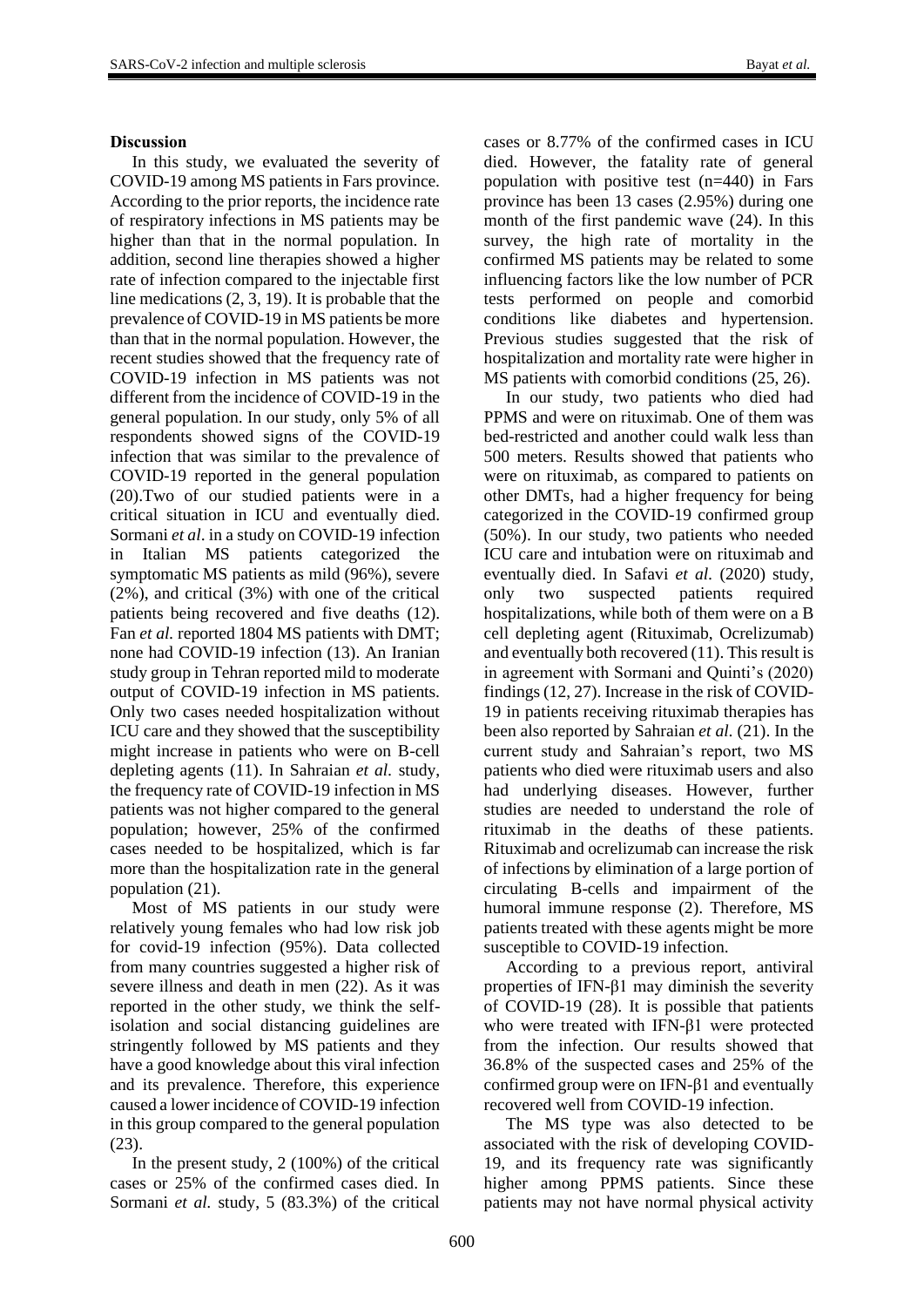and their presence in the community is limited, it seems the frequent close contacts with symptomatic or confirmed patients was not the main cause of their infection. The high rate of comorbid condition, type of DMT, and corticosteroid therapy may increase the susceptibility to infection.

#### **Strengths and Limitations**

This study was performed with a large sample size in non-hospitalized MS patients which is a better indicator of the society. However, it has some limitations, such as (a) provision of the medical information of patients by phone which caused the possibility of intentional or inadvertent errors; (b) over- or under-estimations of the suspected cases due to the lack of PCR testing for COVID-19 infection in all of the suspected patients or those who have had symptoms for more than two weeks, or infection with very mild gastrointestinal symptoms and (c) impossibility of estimating the Expanded Disability Status Scale (EDSS) over the phone.

#### **References**

- 1. Filippi M, Bar-Or A, Piehl F, Preziosa P, Solari A, Vukusic S, et al. Multiple sclerosis. *Nat Rev Dis Primers* 2018; 4(1):43. doi: 10.1038/s41572-018-0041-4.
- 2. Luna G, Alping P, Burman J, Fink K, Fogdell-Hahn A, Gunnarsson M, et al. Infection Risks Among Patients With Multiple Sclerosis Treated With Fingolimod, Natalizumab, Rituximab, and Injectable Therapies. *JAMA Neurol* 2019; 77(2):184-91. doi: 10.1001/jamaneurol.2019.3365.
- 3. Wijnands JM, Zhu F, Kingwell E, Fisk JD, Evans C, Marrie RA, et al. Disease-modifying drugs for multiple sclerosis and infection risk: a cohort study. *J Neurol Neurosurg Psychiatry* 2018; 89(10):1050-6. doi: 10.1136/jnnp-2017- 317493.
- 4. Winkelmann A, Loebermann M, Reisinger EC, Hartung HP, Zettl UK. Disease-modifying therapies and infectious risks in multiple sclerosis. *Nat Rev Neurol* 2016; 12(4):217-33. doi: 10.1038/nrneurol.2016.21.
- 5. Esai Selvan M. Risk factors for death from COVID-19. *Nat Rev Immunol* 2020; 20(7):407. doi: 10.1038/s41577-020-0351-0.
- 6. Gemcioglu E, Davutoglu M, Ozdemir EE, Erden A. Are type 1 interferons treatment in

#### **Conclusion**

The present study showed that the rate of developing COVID-19 in MS patients was similar to the general population and most MS people were recovered from COVID-19 without referral to a medical specialist.

# **Conflict of interest**

The authors have declared no conflict of interest.

#### **Acknowledgment**

The authors would like to thank all the staff of the Clinical Neurology Research Center, Shiraz University of Medical Sciences, and the Center for Development of Clinical Research of Nemazee Hospital for their cooperation in implementing this project and also Dr. Nasrin Shokrpour for editorial assistance.

Multiple Sclerosis as a potential therapy against COVID-19? *Mult Scler Relat Disord* 2020; 42:102196. doi: 10.1016/j.msard.2020.102196.

- 7. Sallard E, Lescure FX, Yazdanpanah Y, Mentre F, Peiffer-Smadja N. Type 1 interferons as a potential treatment against COVID-19. *Antiviral Res* 2020; 178:104791. doi: 10.1016/j.antiviral.2020.104791.
- 8. Sheahan TP, Sims AC, Leist SR, Schafer A, Won J, Brown AJ, et al. Comparative therapeutic efficacy of remdesivir and combination lopinavir, ritonavir, and interferon beta against MERS-CoV. *Nat Commun* 2020; 11(1):222. doi: 10.1038/s41467-019-13940-6.
- 9. Lokugamage KG, Hage A, Schindewolf C, Rajsbaum R, Menachery VD. SARS-CoV-2 is sensitive to type I interferon pretreatment. *BioRxiv* 2020. doi: 10.1101/2020.03.07.982264.
- 10. Cristiano E, Patrucco L, Rojas JI, Nunez S. Estimating the risk of COVID-19 in multiple sclerosis patients in Buenos Aires, Argentina. *Mult Scler Relat Disord* 2020; 44:102307. doi: 10.1016/j.msard.2020.102307.
- 11. Safavi F, Nourbakhsh B, Azimi AR. B-cell depleting therapies may affect susceptibility to acute respiratory illness among patients with